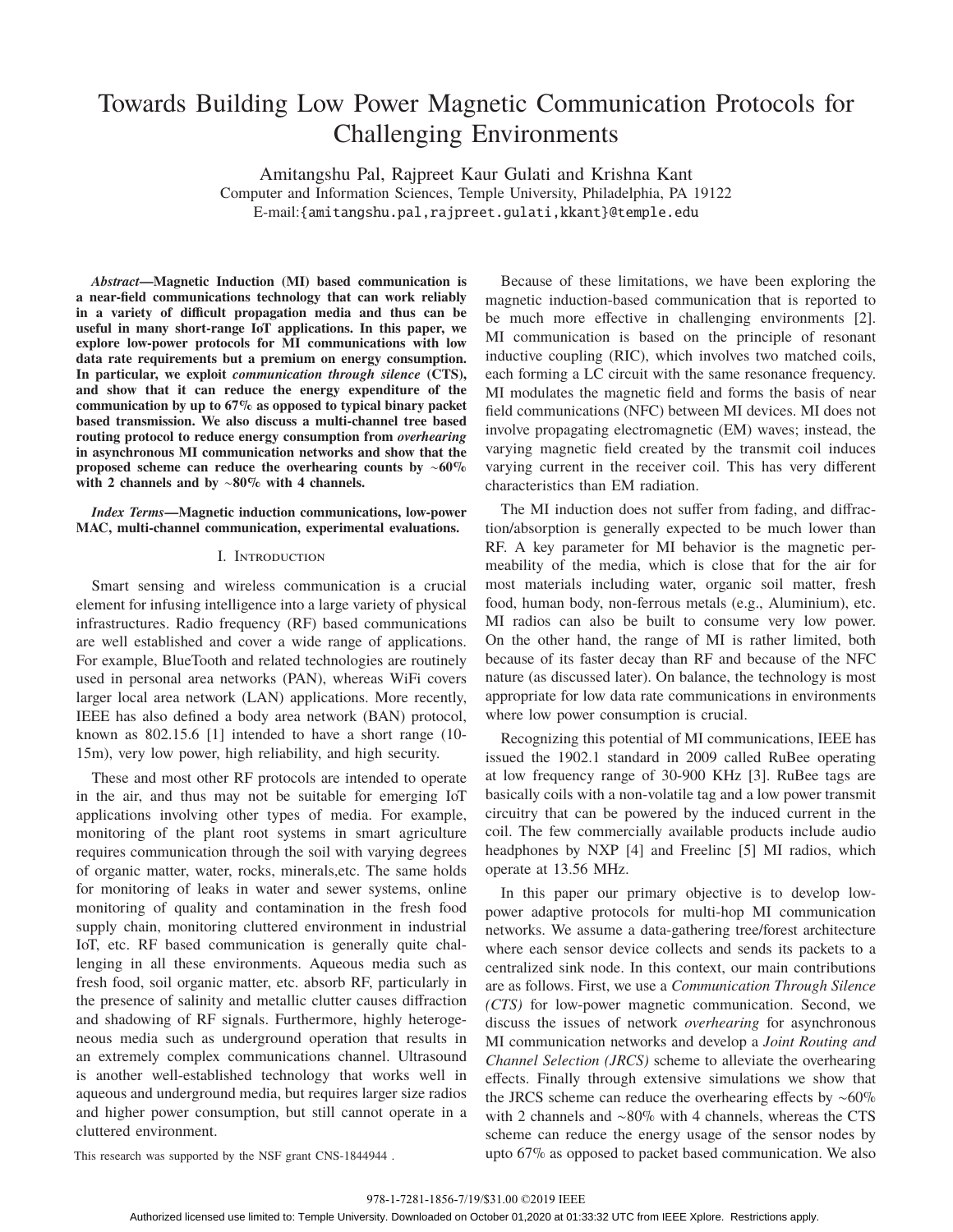show some experimental results on MI communication using a pair of off-the-shelf Freelinc radios.

The outline of the paper is as follows. Section II provides a brief overview of the MI communications including its applications and some experimental results. In section III we introduce our scheme of MI communication using silence duration as opposed to packet based communication. Section IV discusses the problems of overhearing in asynchronous, dense MI communication environments and introduces the multi-channel communication scheme to alleviate this. Related works are discussed in section V. We conclude the paper in section VI.

# II. Overview of MI Communications

## *A. MI Communication Principles*

Consider a pair of transmit and receiver magnetic coils, with  $K_t$  and  $K_r$  turns and a radii of  $\rho_t$  and  $\rho_r$ , respectively separated by distance *r*. Suppose that the coils are immersed in a media with permeability of  $\mu$  ( $\mu$  = 1 for air, and close to 1 for most non ferromagnetic materials including metals). Consider the line segment formed by connecting the centers of the two coils. For a perfect induction, both coils should be perpendicular to this line. If not, the relative angles between them, say,  $\theta_t$  and  $\theta_r$  determine the induced magnetic flux between them, denoted as  $F_{t\rightarrow r}$ . It the transmit coil has current  $I_t$  flowing through it, then it can be shown that [6]

$$
F_{t \to r} \approx I_t \frac{\mu \pi K_t K_r \rho_t^2 \rho_r^2}{2r^3} \bigg| \cos \theta_t \cos \theta_r - \frac{1}{2} \sin \theta_t \sin \theta_r \bigg| \qquad (1)
$$

The induced voltage is proportional to the rate of change of the magnetic flux (Lenz's Law). Therefore, the induced AC current will be the flux in equation (1) multiplied by the frequency of the transmitter current. It is seen that the radius of the coil ( $\rho_t$  and  $\rho_r$ ) have a strong influence on the induced field, and the number of turns  $(K_t$  and  $K_t$ ) also have proportional influence. This coupled with very rapid decay of the induced field with distance  $r$  means that (a) the technology is inherently a small range, and (b) to increase range, one must increase the size of coils and/or number of turns, both of which may be undesirable in applications where small size is required. The frequency and the transmit coil current directly increase the induced current, and hence the overall power consumption as well as the communication range.

The induction is a near-field phenomenon that applies for distances less than  $\lambda/2\pi$  where  $\lambda$  is the wavelength of the transmit side current. The induced magnetic field decays very rapidly with distance  $r$  (as  $r^{-6}$ ) in the near-field, which further limits the range of MI communications substantially. Fig. 1 shows the signal propagation of MI communication at 13.56 MHz. At 13.56 MHz the crossover point between the near and far field occurs at  $\lambda/2\pi \approx 3.52$  meters. Thus when the communication range is smaller than 3.52 meters the signals decays at a rate of 60 dB per decade, whereas beyond this points it decades at 20 dB per decade. Similarly for 131 kHz (typically used for RuBee tags) the crossover points occurs at around 364 meters, however due to limited power and coil sizes the typical transmission range is only few tens of meters.

The cosine law for energy transfer in MI ensures that 3 orthogonal coils can be stitched together to create a near isotropic transmission. Notice that in a tridirectional coil, the orthogonal coils on the same wireless



device do not interfere with each other since the magnetic flux generated by one coil becomes zero at the other two orthogonal coils. A big advantage of isotropic pattern is that the coils deployed within a field do not need to be aligned identically with respect to one-another or the anchor coils. However, the isotropicity increases the form factor and requires coils oriented in each of the 3 dimensions.

#### *B. Applications of MI communications*

As alluded to in the introduction, there are several applications where MI communications can provide a better solution than RF. In the following we briefly mention some of these.

**Fresh Food Transportation and Distribution:** Transportation and distribution (T&D) of fresh food is a huge and growing enterprise due to world wide sourcing of products, but it not only suffers from significant spoilage and waste, but also from dismal *efficiency*, which refers to the actual product carried by the T&D system as a fraction of its carrying capacity [7]. End to end quality and contamination tracking of the fresh food in the T&D pipeline has the potential to significantly reduce the food waste while improving the contamination tracking [8]. Radio frequency (RF) communications, although most popular, are unsuitable for such environments involving aqueous and animal/plant tissue media, dense environments (e.g., small regions with many radios), applications requiring extremely low power consumption, etc. For such environments, magnetic induction (MI) communications are an emerging technology that appears to be very attractive [9], [10].

**Underground Soil Monitoring:** Controlled use of fertilizers are important for plant growth and crop productivity. Automated sensing of soil nutrients like Nitrogen, Potassium, pH are important in applying the optimal supply of fertilizers at different places of the agricultural ground. However, embedding these sensors along with the radios underground brings a numerous challenges. As the RF communication does not penetrate through the ground and rocks, we can use MI transceivers to build this underground sensor network [11].

**Underwater sensor networks:** The applications of underwater WSNs (UWSNs) have huge potential for monitoring the health of marine aquaculture, underwater pollution detection and control, underwater habitat monitoring, climate monitoring and tracking any disturbances etc. UWSNs are also useful for oil or mining industries for oil/gas extraction, oil spills,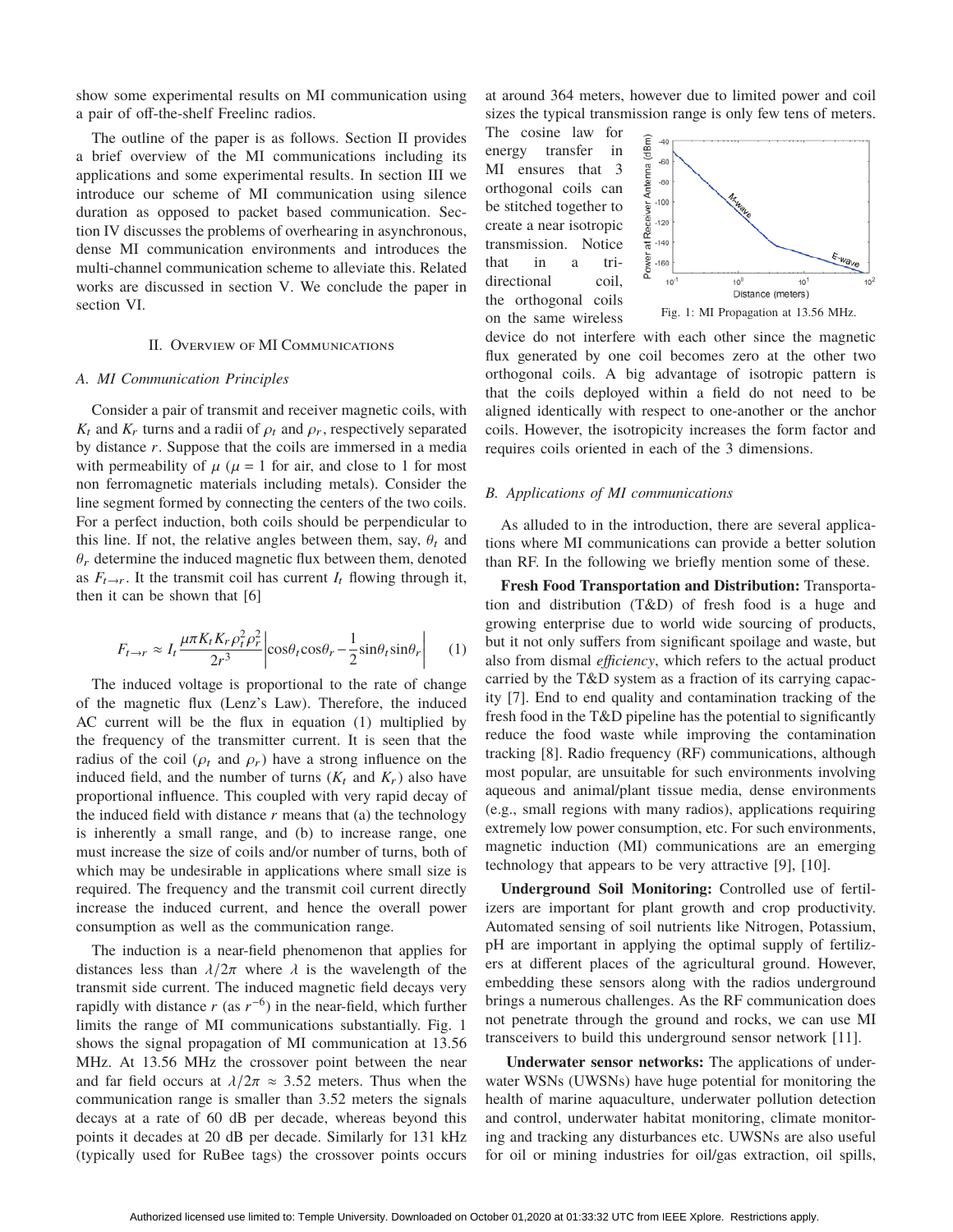mine detection etc. Such networks can also be useful for monitoring underwater disasters such as underwater volcanic eruptions, underwater earthquakes that results in tsunamis, floods etc. Like underground environments, RF communication is also affected in UWSNs and thus using MI communications can be a feasible options for such environments [12].

## *C. Some Experimental Results*

Although MI communications have been studied extensively in recent past, most studies involve either simulations or experiments that use the MI antenna (tuned LC circuits) driven by USRP boards. Because of the unavailability of commercial MI boards, it is difficult to truly validate the assertions made above. We have been working with Freelinc Inc [5] in this regard who have developed experimental but very well tuned MI boards for their R&D into MI. We were able to obtain two of these boards and interface each of them to a microcontroller (ARM7 based LPC2148) to conduct some experiments. This microcontroller is rather low-end (40 KB of on-chip static RAM and 512 KB of on-chip flash memory) but adequate run simple software for building and sending small packets to do throughput tests in various environments. The Freelinc radios operate on 13.56 MHz, with a current consumption of approximately 18mA. The Freelinc transmitter broad is equipped with 3-axis magnetic coils to provide nearisotropic transmission. Each of these coils uses a ferrite core, which helps enhance the transmission range considerably. The transmit coils have a diameter of  $<$  5 mm with 5 turns, which allows for a reasonably small form factor. The receiver only has a single, flat rectangular coils without ferrite core, and thus is noticeably smaller.

Fig. 2 shows the transmission range of MI transceivers in presence of different medias. We have conducted these experiments in a hallway. We have observed that in free space the transmission range is



Fig. 2: MI transmission range with different media.

∼1.6 meters. To measure the transmission range of these MI transceivers in different mediums, we fill up few boxes with tap-water, salt water and soil and keep the them side-by-side to imitate the underwater and underground environment. We keep the transceivers at the opposite ends of these boxes to measure their transmission range. We have observed that with tap-water the transmission range is about 2.8 meters, whereas with salt water (with salt concentration of 33.4 gm/L) the range increases to ∼3 meters. The transmission range in soil medium is also close to 3 meters, which is pretty similar to that of water.

We also place an iron plate in between the transceivers to observe its effect. We have observed that putting an iron plate in between reduces the transmission range to ∼1.2 meters. On the other hand using the iron plate as an waveguide enhances



the to ∼1.8 meters. This is because an iron plate essentially acts like a mirror which "reflects" the magnetic flux and strengthen the signal [9]. We next covered the transceivers with aluminum foil to see its impact. We have observed that unlike RF communications the aluminum foil does not impact the MI transmissions and thus the transmission range remains the same as that of free space. More details of our experimental evaluations are reported in [13].

However the existing transceiver pair is limited in many ways: (a) it has fixed operating frequency (13.56 MHz), which means that channel characterization at different frequencies, and dynamic channel switching is not possible, (b) inability to measure the induced current, received signal strength and path loss at the receiver, (c) inability to put the radios to sleep dynamically to explore low-power communication and networking etc. Thus in the following sections we have solely relied on simulation results to evaluate the proposed adaptations.

## III. Low-Power Physical Layer Protocols

## *A. CTS: A Communication Scheme Through Silence*

To enable the nodes with ultra low-power communication framework, we adopt a communication scheme through silence (CTS) [14]. The scheme relies on the time interval between two signals (in terms of number of clock ticks) to convey the required information. For example, if node  $n_1$  wants to transmit the number  $X$  to  $n_2$ , it first sends a *start* symbol (or preamble) and then waits for *X* clock ticks before sending the  $stop$  symbol. Node  $n_2$  starts its clock upon receiving the start signal and counts until it receives the stop signal in order to determine the sent value *X*. Of course, *X* needs to be limited to some maximum value, say,  $2^m$  for some  $m$ , so that the mechanism effectively transfers *m* bits at a time. Longer packets could then be transmitted by sending an intermediate symbol after each *m* bit chunk. For example, Fig. 3(a) shows the transmission of (hexadecimal) 7968 using 4 bit chunks. We assume that the 3 symbols (start, stop, intermediate) are distinct and can be easily recognized by the receiver.

Such a mechanism saves energy than the normal binary scheme for several reasons. First, the number of actual symbol transmissions is reduced by a factor of *m*. Second, the transmitter can go to low power mode in-between symbol transmissions, particularly for the longer silence periods. Third, although the receive needs to count continuously, the receive circuitry can go to low power mode and woken up by the arrival of the next symbol. We will discuss these aspects later in detail.

However the improvement in energy comes at the cost of significantly increased delay and potentially time synchronization issues. The delay increases exponentially with  $m$  (as  $2^m$ )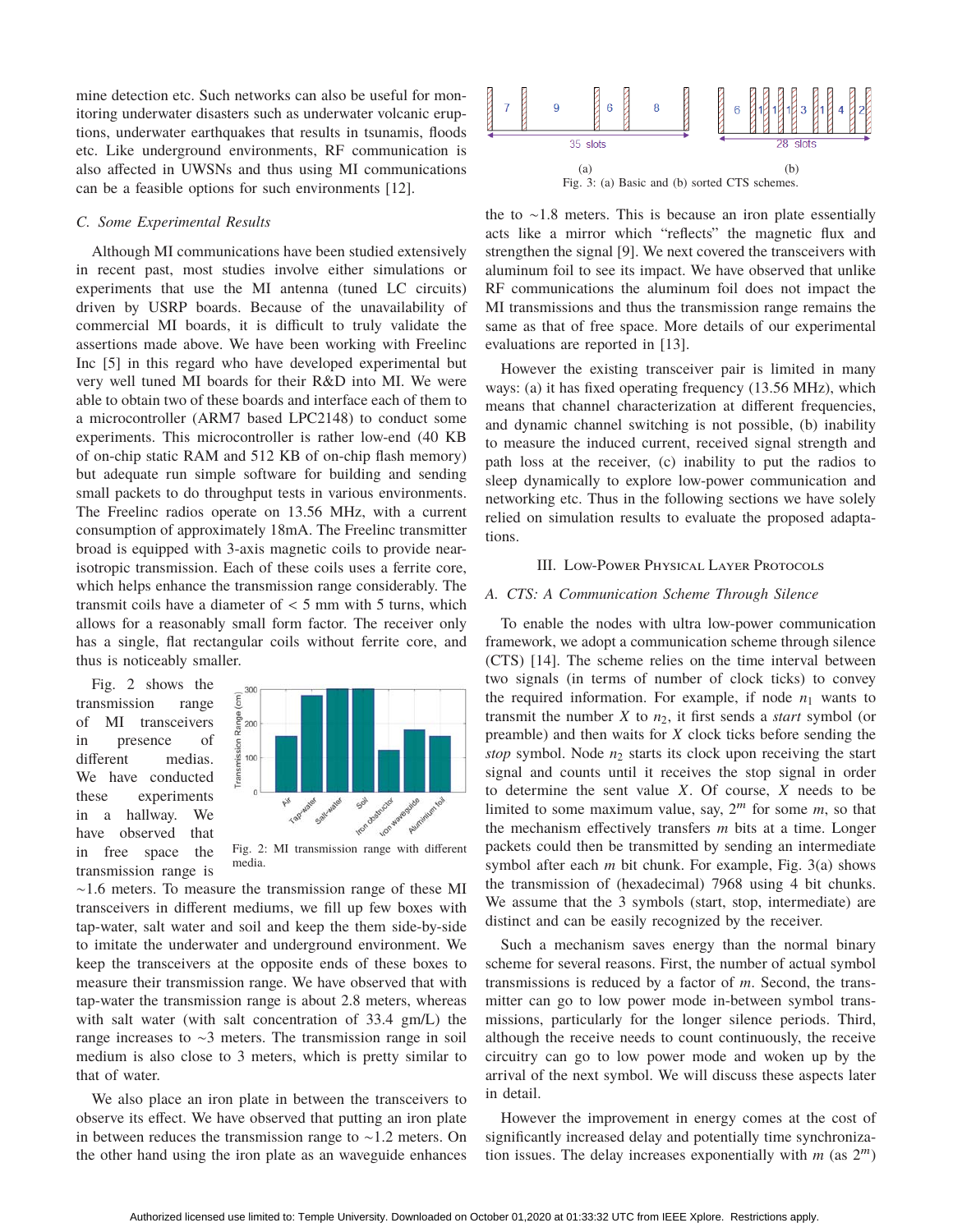which means that *m* must stay rather small. This delay can be reduced by sorting the chunks and sending differences only. We call this as **sorted-CTS** approach, and is similar to the differential coding [15]. In our example, the string 7968 will be sorted to get 6789 and then transmitted as 6111, i.e., the smallest number followed by the successive differences. Obviously, the receive needs to know the original order in this case; therefore, we also need to send the order as well. Since we have four numbers in the packet, the ordering a permutation of the sequence 1234, namely 3142 (i.e., 3rd number is transmitted first, then first, then fourth, and then second). We again use the same basic silence mechanism to transmit these.

Fig. 3(b) shows the resulting transmission. The sorted scheme sends a total of 9 symbols with a total duration of 28 slots, as compared to 5 symbols with a total duration of 35 slots for the unsorted scheme. In effect, the delay is reduced at the cost of extra symbol transmissions. Obviously, there are cases where the sorted scheme will increase both the number of symbols and total duration, but generally it helps (as discussed later).

We now further discuss the choice of chunk size. With a chunk size of  $m$ , the maximum inter-symbol delay is  $2^m$ and a packet of length *L* bits would need transmission of  $N = L/m$  chunks. With  $m = 6$  and a maximum packet size of 96 bytes, the packet transmission will require transmitting  $N = 128$  chunks. A large *m* would not only cause large delays but is also undesirable from the clock integrity perspective. For example, if the slot duration varies by 0.1% due multipath or other effects,  $m = 10$  could lead to incorrect slot counting on the receiver side. However for the short range communication (typical for MI) the delay spread due to multipath effects are usually small, and rarely exceed a few hundred nanoseconds [16]. Also MI communication is less affected by multipath propagation and thus is more robust the implementation of the CTS scheme. Also, the clock drifts for a maximum gap of 64 silence slots can be at most few nanoseconds and thus is negligible.

The mechanism requires an initial handshake between transmitter and receiver to agree to the essential parameters such as: (a) scheme type: sorted or not, (b) chunk size *m*, (c) maximum packet size *N*, and (d) slot size  $\Delta$  (which determines the transmission rate). These could be either configured statically, or conveyed at the beginning of each session via normal binary transmission. The latter would require a PHY mechanism to distinguish between binary and silence based transmission. Such a capability could be useful in its own right – binary transmission when latency is important, and silence transmission when energy consumption is more important. However, we do not discuss the binary option from on.

We assume that each node has its own signal patterns, so that multiple nodes can transmit in parallel without interfering as far as their signals are not transmitted within the same slot. This would require establishing some maximum number of signal patterns at design time. If a collision is detected or a packet is received in error at the receiver, a NACK packet is sent. Upon reception of a NACK packet, the entire packet is re transmitted after a random waiting time. Since the CTS mechanism sends signals with a minimum of one slot gap, the receiver can send the NACK immediately after a signal collision is detected. This would avoid unnecessary continuation of corrupted packet. It is also possible that the collision is not recognized by the receiver either due to destructive interference or the collided symbols being considered as noise. In this case, the receiver will continue as normal. Additional mechanisms are then required to detect the corruption. The simplest possibility is to rely on the MAC level error checking using a mechanism such as CRC. It may also be useful to maintain a count of the number of chunks received before the end-packet signal.

## *B. Performance Evaluation*

We now compare the performance of the proposed scheme against the normal binary transmission in terms of energy expenditure, packet latency, packet error rate and the probability of successful transmission.

**Comparison of energy expenditure and delay:** Regardless of the protocol, each packet starts with a preamble that allows the receiver detect the beginning of the frame. The preamble usually consists of a multiple bit pattern so that it is unlikely to be confused with packet contents. To avoid making the results specific to a chosen preamble length, we discount it from consideration in the following. Other than the preamble, the simple packet transmission needs *L* symbols for transmitting a packet with a value of at most  $2^L$ . Thus the number of active slots  $\mathcal{E}^{\text{P}}$  (which is proportional to the energy expenditure) and packet latency  $\mathcal{D}^{\text{P}}$  is given by:

$$
\mathcal{E}^{\mathcal{P}} = \mathcal{D}^{\mathcal{P}} = L \tag{2}
$$

In the simple-CTS approach, the total worst case duration for a packet transmission with a value of  $2^L$  is given by  $L/m+$  $2<sup>m</sup>L/m$ . The first term is the transmitted bit duration, whereas the second term is for the worst case silence duration. This is because the worst case silence duration can be utmost  $2^m$ duration in between a single digit. Thus the number of active slots  $\mathcal{E}^{\text{CTS}}$  and packet latency  $\mathcal{D}^{\text{CTS}}$  are

$$
\mathcal{E}^{\text{CTS}} = L/m, \qquad \mathcal{D}^{\text{CTS}} = L/m + 2^m L/m \tag{3}
$$

In the case of sorted-CTS the largest element of the digits can be utmost  $2<sup>m</sup> - 1$ . Thus, regardless of the gaps between successive symbols, the total silence duration cannot exceed  $2^m$ . In this case the number of active slots  $\mathcal{E}^{\text{sort}-\text{CTS}}$  and packet transmission delay  $\mathcal{D}^{\text{sort}-\text{CTS}}$  are given by:

$$
\mathcal{E}^{\text{sort}-\text{CTS}} = L/m + L/m \tag{4}
$$

$$
\mathcal{D}^{\text{sort}-\text{CTS}} = L/m + 2^m + L/m + \sum_{i=1}^{L/m} i \tag{5}
$$

The energy consumption can be viewed as consisting of two parts: (a) *E*L, the energy required for the lowest level of radio operation that includes generation of the symbols, generation of gap, power amplification, and antenna energizing, and (b)  $E_H$ , the energy consumption due to higher level functions such as buffering a packet for transmission (or receiving a packet),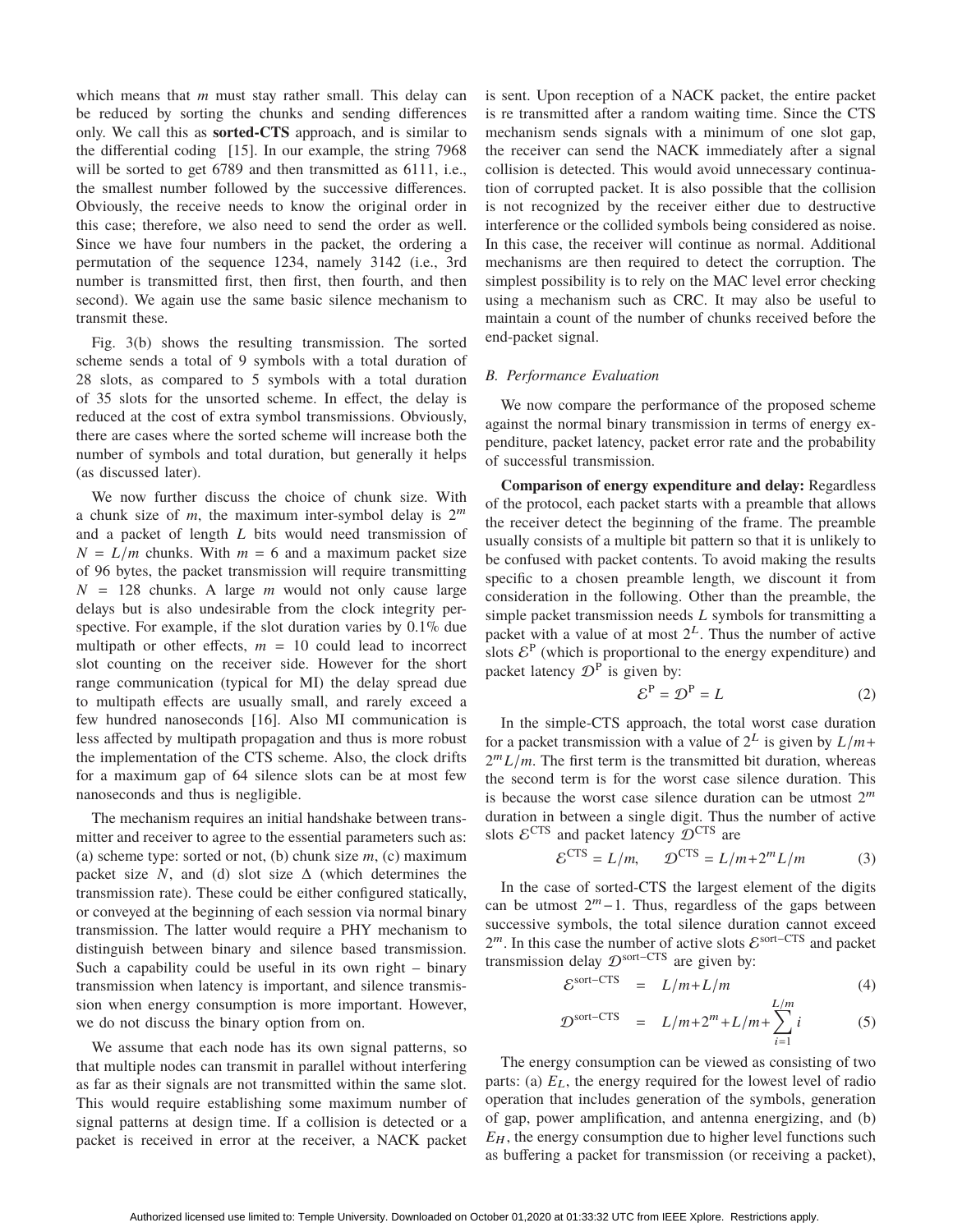

Fig. 4: Comparison of (a) transmitted energy, (b) delay performance, (c) Energy-delay trade off vs.  $2^m$ , (d) Packet error rate, (e) Transmission success probability, (f) Transmission schemes with different  $\gamma$ .

clocking, beacon mechanism for discovery, association, and perhaps transmission scheduling (if any), collision detection and re-transmission, CRC calculation and checking, etc. Since  $E_H$  is mostly Phy independent, we will ignore it here. We also express  $E_L = \mathcal{E}\xi$  where  $\mathcal E$  is number of active transmission slots, and  $\xi$  is the energy required per slot. Obviously,  $\xi$ depends on the desired transmit power and the communication range we want to cover. As stated earlier, the magnetic communications are intended for short duration, and thus this part will be much smaller than, say, in a Bluetooth or other comparable RF radio. For communications in the range of a few meters,  $\xi$  is expected to be in a few  $\mu J$  range.

The CTS scheme can save energy by putting the transmission mechanism of the radio into low-power (or sleep) mode after transmission of each symbol. The normal transmission mechanism will also make use of the sleep mode, but it will be entered only after the complete packet transmission. Each transition into and out of the sleep mode itself consumes energy, which we express as a fraction (say,  $\gamma$ ) of the symbol transmission energy  $\mathcal E$ . We assume that the sleep mode energy consumption is negligible, which means that the per-symbol transmission energy is given by  $(1+\gamma)\mathcal{E}$  units. We also assume that the transition time into and out of sleep mode are small enough so that the entire process of waking up, transmitting a symbol, and going to sleep can be comfortably accomplished within the same slot.

Fig. 4 shows the performance under various situations and comparison against the "P-scheme", or the simple binary packet transmission protocol. In these figures  $\delta = 2^L$  and  $\beta$  = 2<sup>m</sup>. comparison of energy expenditure  $\delta$  (which is  $\mathcal{E}^{\text{P}}$ ,  $\mathcal{E}^{\text{CTS}}$  and  $\mathcal{E}^{\text{sort-CTS}}$  for three schemes respectively) and the packet latency for different protocols. Here we assume  $\gamma$  = 1/4. As expected the energy expenditure of CTS and sorted-CTS schemes are much lower than that of the packet based transmissions. From Fig. 4(a) we can observe that the CTS scheme reduces the energy expenditure by ∼60% with  $2^m = 16$ . Increasing  $2^m$  to 32 reduces the energy expenditure by upto ∼67%. The sorted-CTS scheme almost doubles the energy consumption compared to the CTS scheme because of sending the additional signals for the order of the packet digits. However the energy consumption is still ∼30-40% smaller than that of the normal packet transmission scheme.

The cost of the CTS scheme is the extra delay which is shown in Fig. 4(b). From this figure we can observe that the CTS scheme increases the delay by ∼5-7 times. However the packet latency reduces drastically in case of sorted-CTS scheme, especially with increased  $2<sup>m</sup>$ . In fact as the packet length (i.e.  $2^L$ ) increases, the latency becomes ∼2-3 times that of normal packet transmission scheme.

Fig. 4(c) shows the variation of energy consumption and delay with different  $2^m$ . From this figure we can observe that the energy starts reducing with the increase in  $2<sup>m</sup>$  due to less number of signals transmitted. However the cost is extra delay due to higher gaps.

**Comparison of packet error rate and probability of successful transmission:** For binary transmission, the packet error probability consists of two elements: (a) framing error, resulting from start-of-packet and end-of-packet symbols not being recognized, and (b) packet content error caused by individual bits being flipped. Assuming similar preamble, (a) would be identical for both traditional and CTS schemes, and we will ignore it. With CTS, there are two additional factors: (c) variable delay in symbol arrival at the receiver which makes the receiver miscount the silence slots, and (d) noise during the silence period misconstrued as a symbol transmission. There are two potential sources for factor (c): (1) multipath signal spread which shifts the main lobe, and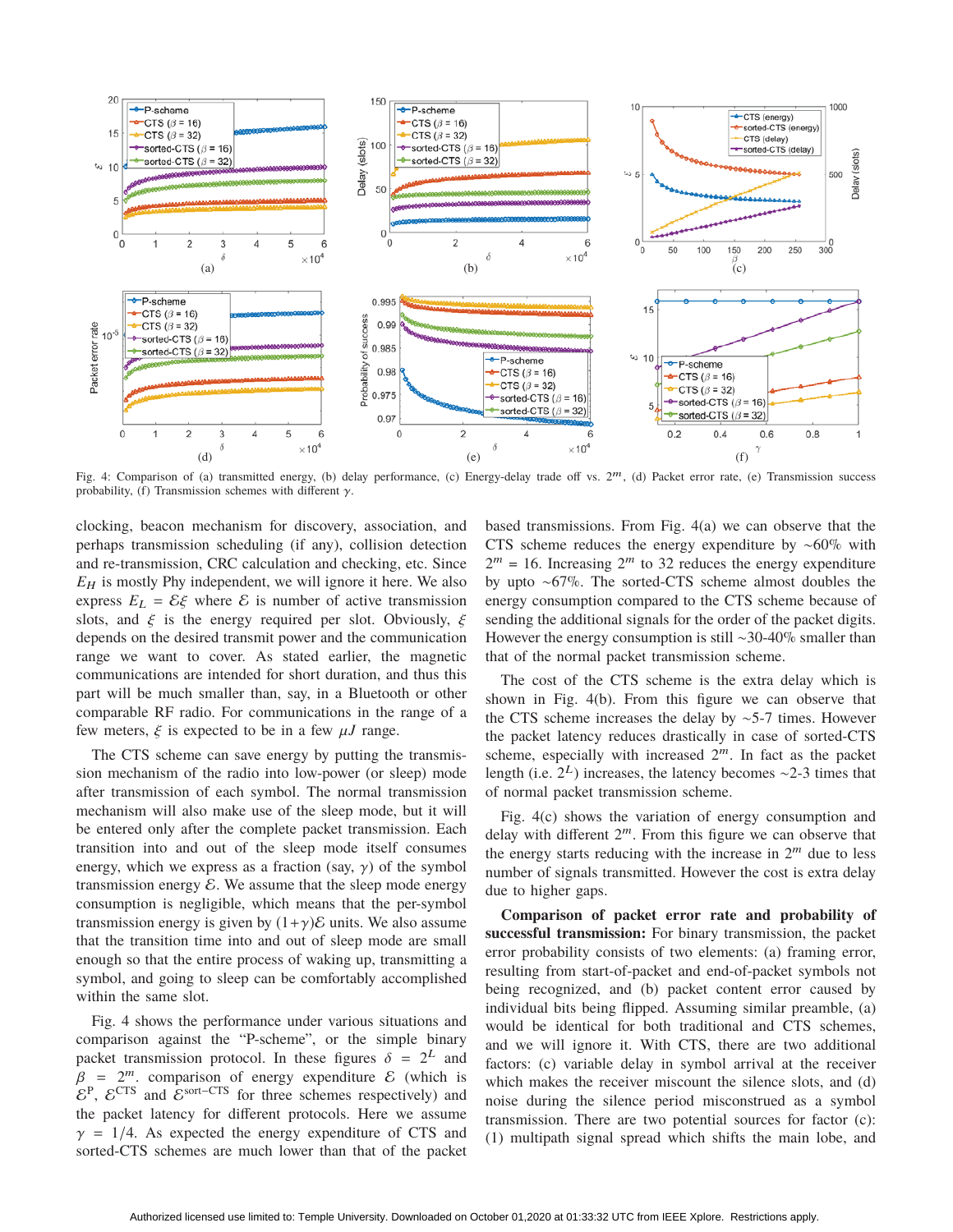(2) queuing delays at the transmitter when it handles multiple channels. Multipath delay spread is usually negligible over short distances that we are targeting here [16]. The queuing delays can be managed by ensuring that the number of channels and their utilization does not shift any transmission by more than 1/2 slot.

With a bit error rate of  $p_e$ , the packet error rate for binary transmission is given by

$$
\mathcal{P}^{\mathcal{P}} = 1 - (1 - p_e)^L \tag{6}
$$

This is because the packet is erroneous if any one of the bits is in error. Using the CTS scheme also results in higher packet success rate because of the transmission of fewer bits. For example assume that original message has *L* bits. The packet error probability of simple-CTS and sorted-CTS schemes are given by

$$
\mathcal{P}^{\text{CTS}} = 1 - (1 - p_e)^{L/m} \tag{7}
$$

$$
\mathcal{P}^{\text{sort}-\text{CTS}} = 1 - (1 - p_e)^{L/m + L/m} \tag{8}
$$

The probability of successful transmission also improves significantly in case of CTS scheme. Assume that the packets arrive at the nodes with a Poisson process at a rate of  $\lambda$ packet/slots. In presence of *n* such interferes, the probability of success of a test packet of *L* bits is given by

$$
\gamma^{\mathcal{P}} = e^{-2n\lambda L} \tag{9}
$$

This is because the vulnerable period in this scheme is given by 2*L* time units.

In case of CTS scheme, the total number of bits transmitted by a node is  $\Upsilon_1 = L/m$ . Assuming uniform distribution of the chunk values, the average gap between symbols for unsorted CTS scheme is  $2^{m-1}$ . So we can assume that a node transmits  $1/2^{m-1}$  symbols/slot while transmitting a packet. However, the transmission duration is also stretched by the same factor; i.e., the vulnerable period is  $2(L/m)2^{m-1}$  slots. Thus the probability that none of the *n* interferes transmit during the vulnerable period is

$$
\gamma^{\text{CTS}} = e^{\frac{-2n\lambda(L/m)2^{m-1}}{2^{m-1}}} = e^{-2n\lambda(L/m)} = e^{-2n\lambda\Upsilon_1}
$$
 (10)

Similarly the packet success rate of the sorted-CTS scheme is given by

$$
\gamma^{\text{sort}-\text{CTS}} = e^{-2n\lambda \Upsilon_2} \tag{11}
$$

where  $\Upsilon_2 = 2L/m$ ; here the multiplier "2" results from the fact that the sorted-CTS sends the chunk order in addition to the actual data.

Fig. 4(d) shows the packet error rate of different schemes with bit error rate  $p_e = 10^{-6}$ . As we can observe that the CTS schemes can significantly reduce the packet error rate due to the reduced number of transmitted bits. On the other hand Fig. 4(e) shows the packet success probabilities of different schemes with  $n = 10$  and  $\lambda = 10^{-4}$  packets/slots. Because of transmitting the smaller number of bits, the CTS schemes drastically improves the packet success probability even with higher bit rates. The packet success probability of the sorted-CTS is less than the unsorted one as  $\Upsilon_2 > \Upsilon_1$ .

#### *C. MIMO Communication for Increasing Data-rate*

For increasing the data-rate of MI communication, it is possible to integrate six coils in one module by essentially combining two sets of 3 orthogonal coils.

Fig. 5 shows two separate coil sets where the axes are at 45 degrees relative to one another. If two are put together (with proper isolation between them) but operate on different channels, it should be pos-



Fig. 5: Merging 2 orthogonal coils.

sible to have more compact sensor modules. These modules can send packets using these two sets of coils in parallel, which results in MIMO communication and can increase the transmission rate. However, such mechanisms can increase the rate by a factor of the number of channels and thus we ignore the details in this paper.

## *D. Few Notes On CTS-based communication*

Even if the proposed CTS-based scheme reduces a significant amount of energy consumption, it has a some realistic concerns. First, is the additional energy for switching on/off the radios before/after the transmission of a signal. Thus the scheme is efficient for circuitry with very fast on/off capability. Fig. 4(f) shows the energy consumption of the nodes where  $\gamma$ is the fraction of the transmission energy consumption due to radio wake-up and putting it to sleep. From this figure we can observe that the energy consumption of the CTS schemes increase gradually with the increase in  $\gamma$ . In fact, the energy consumption of the sorted-CTS is almost identical to the traditional packet transmission with  $2^m = 16$  and  $\gamma =$ 1. Thus the CTS scheme is best suited for higher  $2<sup>m</sup>$  and with lower radio on/off time. Second, the received message will be erroneous if the relative time difference between the signals are wrongly decoded. To ensure this, the duration of a time slot needs to be kept little above of a signal duration. Overall the CTS scheme incurs higher delay and is suitable for small packet sizes with low transmission rates. Third, the sorted-CTS scheme will incur additional delay and energy consumption due to sorting. Since the sorting is an integral part of packet transmission, we assume that the Phy layer does it in hardware. This would involve loading the contents of the packet buffer into a sorting network that implements parallel bitonic sort and outputs the result to another buffer. The number of items to be sorted is modest; e.g., 96 numbers, each 6-bits long for a 128 byte message. Assuming a sorting network built from Xilinx Virtex 7 like FPGA blocks [17], the cost of a synchronous, pipelined sorter can be expressed as [18]

$$
n_{\text{LUTs}} = 5m(p^2 + p)2^{p-3}, \quad n_{\text{FFs}} = 4m(p^2 + p)2^{p-3} \tag{12}
$$

where *m* is the number of bits,  $p = \log_2 N$  (*N* is the number of items or chunks to be sorted),  $n_{\text{LUTs}}$  is the number of look up table operations (to implement combinational logic) and  $n<sub>FFs</sub>$ is the number of bit store operations using flip-flops. (Note that these are number of operations, not the number of units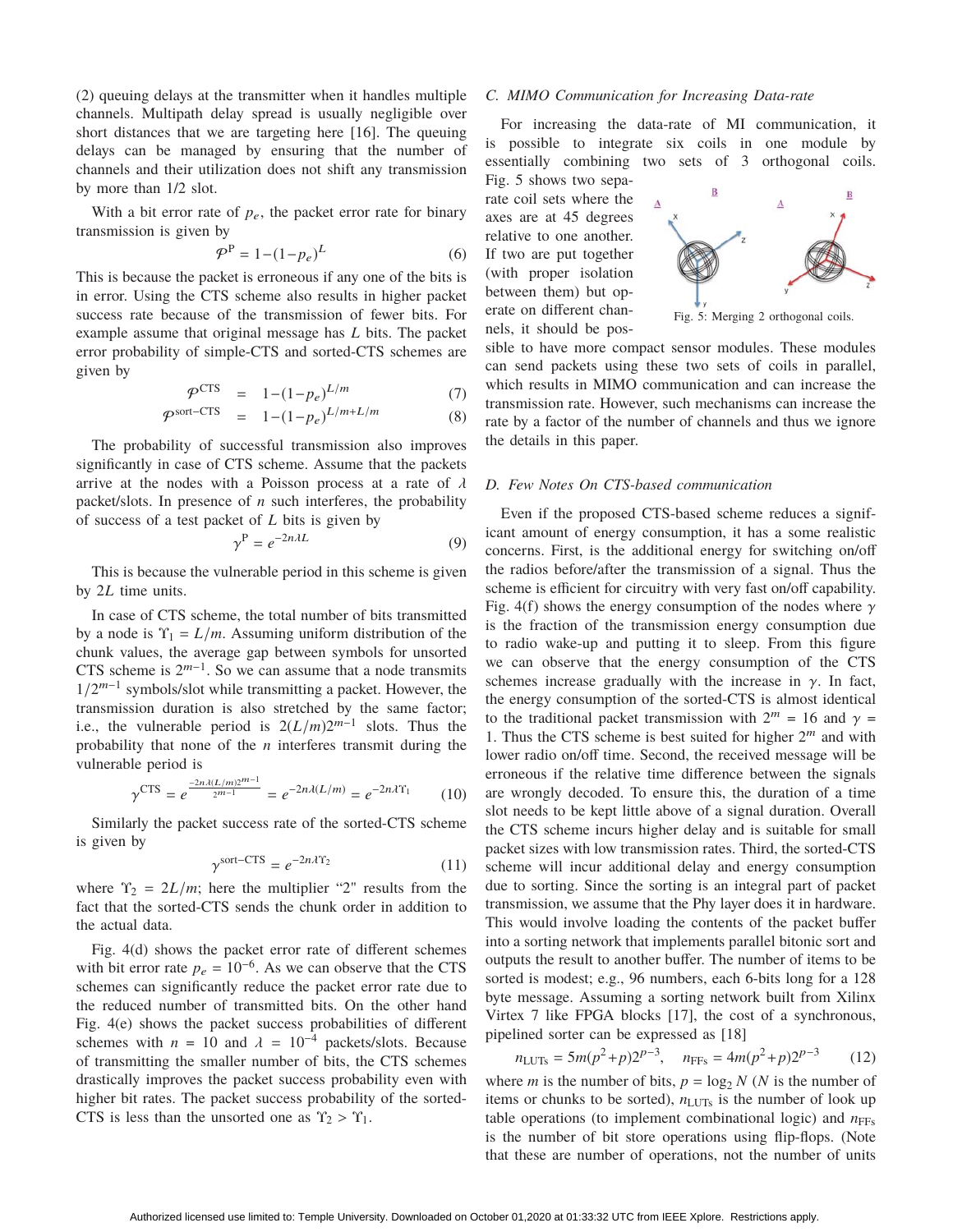required). For  $m = 6$  and  $N = 128$ ,  $p = 7$ , and we need about 26.9K LUTs and 21.5K FFs. The number of stages in bitonic sort are  $p(p+1)/2$ , or 28. Assuming a latency of about 5 ns per stage (200 MHZ operation), we get 140 ns latency.

To get a ballpark estimate of the energy consumption, assume about 10 gates per LUT or FF. The dynamic power consumption of 32 nm process logic gate is reported to be about 120 *FJ* in [19]. It will likely decrease with smaller feature size, but the wire power (not accounted for) will likely go up. We conservatively assume 240 *F J*/gate including the wires. This yields a dynamic energy consumption of about 115 *nJ*/packet. The static power consumption of a logic gate is about 8 *pA* [19], and we again double it to account for the wires. This yields 274 *nA*/stage/packet (the static power is consumed only by the active stage). Assuming operation at 1.0V, this corresponds to 274 *nJ*/packet. However, this large figure assumes that all gates are on all the time. Most chips will use aggressive power gating mechanisms to control static power consumption. Assuming only 30% of the gates are alive at any time, we have 82 *nJ* of static power per packet. With a packet rate of 1000 packets/sec, this corresponds to  $115+82=197$   $\mu$ W total power consumption. Based on our earlier assumption, this is more than an order of magnitude lower than the transmit power and thus is ignored.

## IV. Joint Multi-Channel Communication and Routing

## *A. A Low-Power MAC*

We will integrate a low-power wake up mechanism shown in Fig. 6 to isolate the radio electronics from the coil. The wake up circuit is triggered by the

induced current in the coil and wakes up the radio receiver electronics only when the induced



Fig. 6: Wake-up circuit illustration.

current is above some threshold. By using this phenomenon, we propose a low-power asynchronous MAC protocol for near-field magnetic communication, which is shown in Fig. 7. To conserve energy, the nodes sleep most of the time and wake-up only at the time of transmission/reception. Before transmitting a packet, the transmitter listens to the channel. If the channel is idle, it transmits a short preamble before transmitting the actual data packet, which is sufficiently long to wake-up the receiver circuit. Due to the near-field transmissions via the coupled magnetic field, the receiver coil can detect the MI signal without actively listening.

However, due to such induction based wake-up and reception, all the nodes that are in the neighboring regions of the transmitter also receive the preamble and the data packets, which causes a



Fig. 7: Low power MAC ("P": Preamble, "D": Data).

serious *overhearing* problem especially in a dense environment. *Such overhearing problem becomes extremely severe in very dense sensing applications, which is quite unlike in the* *typical sensor network situation. The longer delay of the CTS scheme makes the situation even worse.*

Fig. 8 shows the average current consumption of a sensor node under different node density. In Fig. 8, we assume that the beacon messages are transmitted once in 15 minutes. The current consumption due to transmission and reception are assumed to be of 20 mA, whereas the radios stay on for preamble and data transmissions for 140 milliseconds.

From this figure we can observe that the current consumption increases *almost linearly* with the increase in neighbor density. This also motivates the necessity of reducing the effect of overhearing in such asynchronous



Fig. 8: Average current consumption vs. node density.

multi-hop WSNs. Our objective is to design a *joint routing and channel selection (JRCS) scheme* to adapt the energy consumption in the nodes that are critically resource constrained, by *controlling their corresponding overhearing traffic*. In such a dense networks, interference is also a crucial issue, especially when more and more packages are going to be equipped with the sensing nodes. We address these issue through multichannel communications.

# *B. JRCS Protocol Overview*

In order to reduce interference (and overhearing) due to involuntary induction of current in the coils, we propose to use multiple channels. Since the MI-based communication has a short transmission range, multihop communication becomes necessary when there is no direct link between a sensor device and its nearest anchor node. Hence, a data-gathering tree/forest needs to be constructed (or reconstructed) when the network is formed (or changed) so that each sensor device has a path to its nearest anchor node.

We thus propose a distributed and joint multihop routing and channel selection scheme for single-radio, asynchronous MI sensor networks which is explained as follows. We define the *receiver channel* of a node to be its designated channel for receiving all incoming packets. In contrast, a *transmit channel* is the one to which a node switches temporarily to transmit, and is the receiver channel of the intended destination. Nodes select their receiver channels to enable distribution of traffic over multiple orthogonal channels. Since nodes listen to their receiver channels by default, interference/overhearing is limited to neighboring transmissions on a node's receiver channel only.

In our scheme the nodes randomly choose a channel as its receiver channel. Also the nodes send beacon messages in different channels in rotation. This ensures that all their neighbors are able to receive the beacon messages within a bounded time, irrespective of their receiver channels. The bea-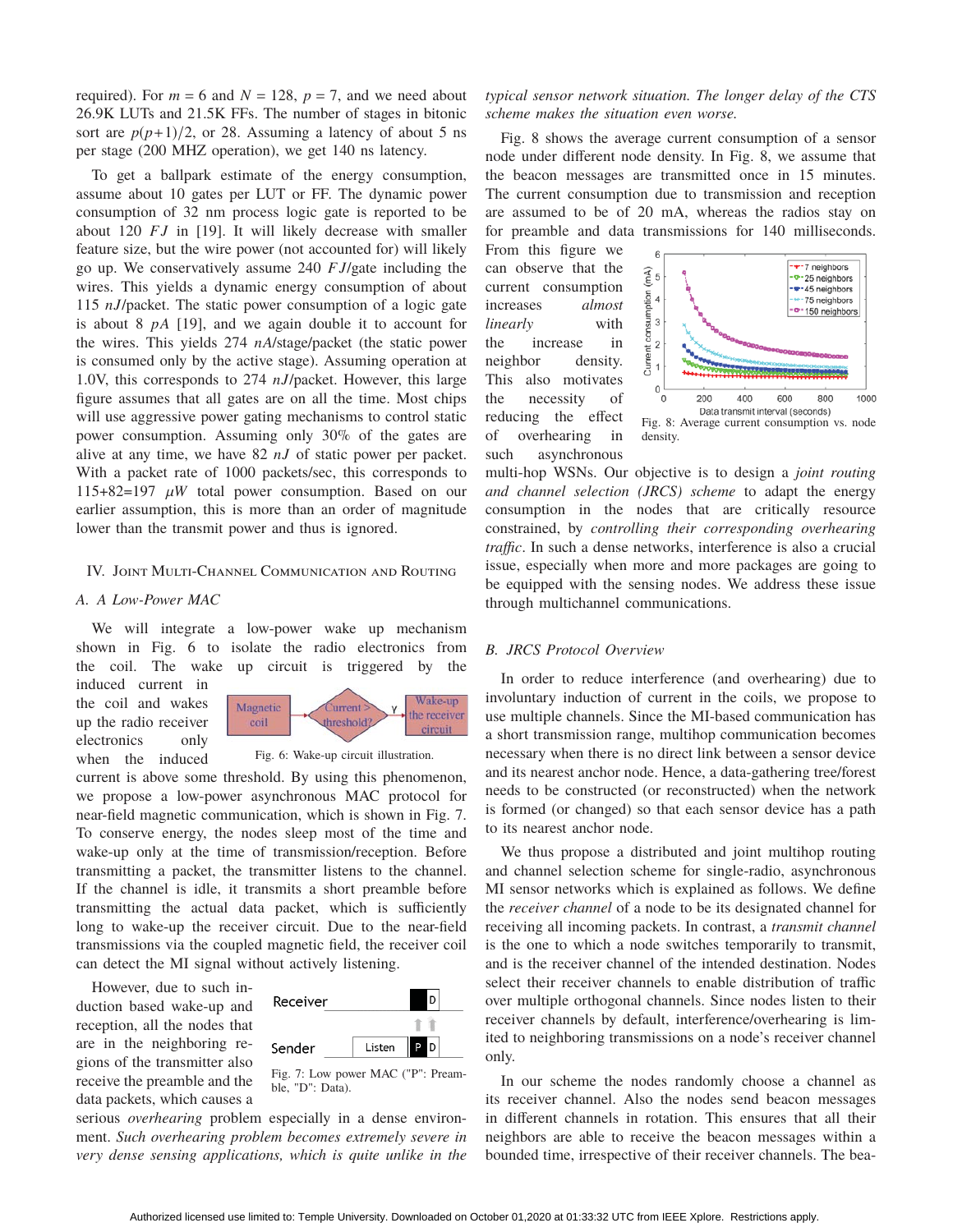

Fig. 9: Comparison of packet delivery ratios and packet overhearing with (a)-(b) different data rates, (c)-(d) number of channels and (e)-(f) node densities.

con messages carry the following fields:  $\langle$  nodeID, its receiver  $channel$ , sequence number, path-metric $\rangle$  where the path-metric is defined as follows. The path-metric and route selection is done similar to the collection tree protocol (CTP) [20]. We use a path metric that is obtained as the sum of the *expected number of transmissions (ETX)* on each of its links. An ETX for a link is the expected number of transmission attempts required to deliver a packet successfully over the link. In CTP, path selection is performed based on maximizing a path quality metric, which implies minimizing the path-ETX, which is the sum of link ETXs along the path. This is achieved as follows. The sink always broadcasts an  $ETX = 0$ . Each node calculates its ETX as the ETX of its parent plus the ETX of its link to the parent. This measure assumes that nodes use link-level acknowledgements and re-transmissions. A node *i* chooses node *j* as its parent among all its neighbors if

$$
ETX_{ij} + ETX \text{ of } j < ETX_{ik} + ETX \text{ of } k \quad \forall k \neq j \tag{13}
$$

where  $ETX_{ij}$  and  $ETX_{ik}$  are the ETX of link  $i \rightarrow j$  and  $i \rightarrow k$ respectively. In this process a node chooses the route with the lowest ETX value to the sink.

Corresponding to each neighbor *j*, a node *i* records the following fields in its neighbor table:  $\langle$  nodeID of *j*, receiver channel of *j*, ETX of *j*, link-ETX of  $i \rightarrow j$ ). This table is updated with the new ETX values, which is calculated based on which fraction of the beacon and/or data messages transmitted by node-*j* is received successfully at node-*i*. Thus whenever node*i* sends a data packet to its parent (assume its parent is *j*), it temporarily switches to the receiver channel of *j*, complete the transmission and then return back to its own receiver channel. Routing loops and repairing happens similar to the CTP.

One potential drawback of the proposed scheme is the additional delay and power consumption of the *channel switching* at the time of transmissions. However in our applications the transmission are rather infrequent and so is the channel switching. Also, the additional delay and energy consumption for low-power RF radios are rather small [21] which we believe will apply to MI communications as well. The protocol also has no additional overhead other than periodic beacon message transmissions.

#### *C. Performance Evaluation*

We evaluate the performance of JRCS using *Castalia* simulator [22]. We place the sensor nodes in an area of  $20\times20$ meter<sup>2</sup>. For channel modeling we assume a log-normal shadowing model with path-loss exponent of 6, with a standard deviation of 4 dBm. The path loss at a reference distance 1 is assumed to be of 55 dBm. We assume additive interference model for our simulations. The transmit power is assumed to be of 0 dBm. We set the re-transmission limit to 30.

*Comparison with different data-rates:* Fig. 9(a)-(b) show the variation of packet delivery ratio and overhearing counts with different transmission rates. We assume that 100 nodes are placed uniformly in the geographic area. From this figure we can observe the overhearing counts is reduced by ∼60% with the use of 2 channels and by ∼80% with 4 channels. We can also observe that the packet delivery ratio does not vary significantly due to the channel switching in JRCS as observed from Fig. 9(a).

*Comparison with different number of channels:* Fig. 9(c)-(d) show the variation of packet delivery ratio and overhearing counts with different number of channels. We assume 100 nodes for this set of figures. From this figure we can observe that the overhearing reduces significantly with the increased number of channels, however *the improvement does not scale with the increasing in number of channels*. Notice that the receiver channel assignment is similar to the graph coloring problem; however, due to limited number of channels, it may not be possible to assign different channel to neighboring vertices. Now the graph coloring problem can be seen as